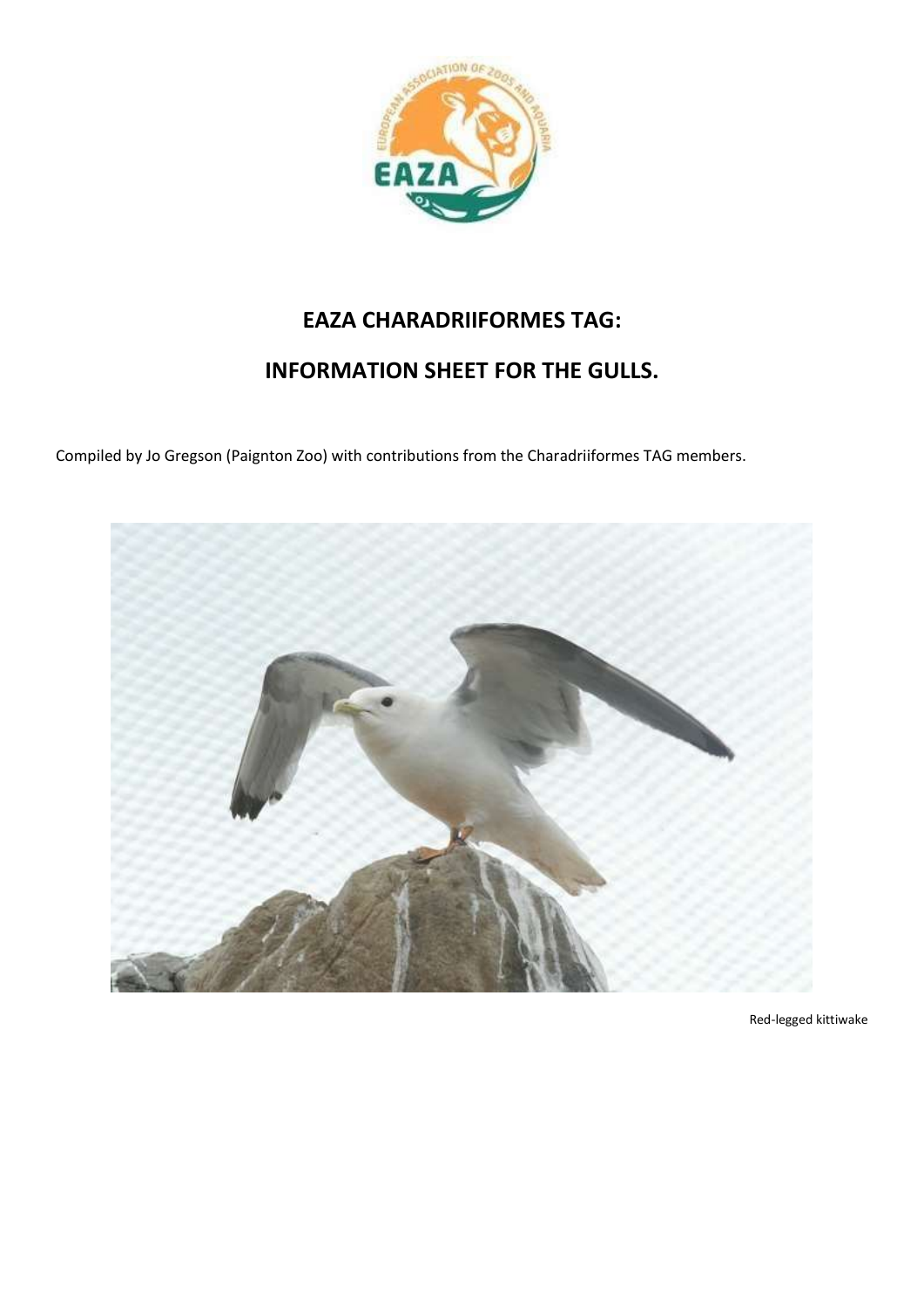# **Six gull species have been recommended by the Charadriiformes TAG.**

**GREY GULL:** *Larus modestus* **LC:** South American medium sized gull that can be mixed with other birds. An interesting gull because they breed inland in a dessert habitat. Grey gulls feed on the coast hunting for small crabs in the wave zone. The grey gull is partially nocturnal probably an adaptation to nesting in hot desert conditions where chicks would soon become over heated if left unattended during the day. They also have the largest eyes of the Laridae.

**GREY-HEADED GULL:** *Larus cirrocephalus* **LC:** South American and South African medium sized gull that can be mixed, may steal eggs. Plunge dives for food.

**WHITE-EYED GULL:** *Larus leucophthalmus* **NT:** At risk in the future because of its small habitat along the Red Sea, and growing tourism. They can be mixed though are nervous of bigger birds. Plunge diver for fish and crabs. There are estimated to be 38,000 individuals.

**COMMON BLACK-HEADED GULL:** *Larus ridibundus* **LC:** Small gull found from Europe across to Asia. They spend a lot of time inland and breed on dry ground or near freshwater lakes, very versatile gull. Feeds along the shore or inland on farmland.

**BLACK-LEGGED KITTIWAKE:** *Rissa tridactyla* **LC:** Medium sized cliff nesting gull. Found in North Canada, North Atlantic, Greenland and Northern Europe. They can be mixed with other birds. Kittiwakes are surface feeding gulls they capture small inverts and fish just below the surface.

**RED-LEGGED KITTIWAKE:** *Rissa brevirostris* **V:** Medium sized gull, similar to Black-legged kittiwake. Often found to feed at night. It is not possible to collect wild birds at the present time. Two groups are held in captivity at Living Coast in the UK and the Sealife Centre in Alaska. Breeding is slow to nil. There are estimated to be 100,000 pairs.

## **Seven gull species have been recommended for further research by the TAG.**

Ross'gull *Rhodostethia rosea*, L C.

Ivory gull *Pagophila eburnea*, NT. 25,000 pairs

Relict gull *Larus relictus*, V. Less than 2,000 pairs?

Saunder's gull *Larus saundersi*, V. Below 5,000 individuals.

Heermann's gull *Larus heermanni*, NT. 150,000 individuals

Olrog's gull *Larus atlanticus*, V. 7,000 pairs.

Audouin's gull *Larus audouinii*, NT. 16,000 pairs.

#### **Introduction:**

There are 51 species of gulls in the world. They are a group of birds that people are very familiar with as they are often found living in close proximity to man. Gulls are a very successful and adaptable group of birds. Nine species are threatened and most others are of least concern, although all seabirds are showing a decline in numbers. Gulls are found on all continents along shorelines and sometimes in more unusual niches such as dessert, sewage farms and farmland. As we construct more buildings along our coasts the gulls have had to adapt from nesting on cliff tops to roof tops.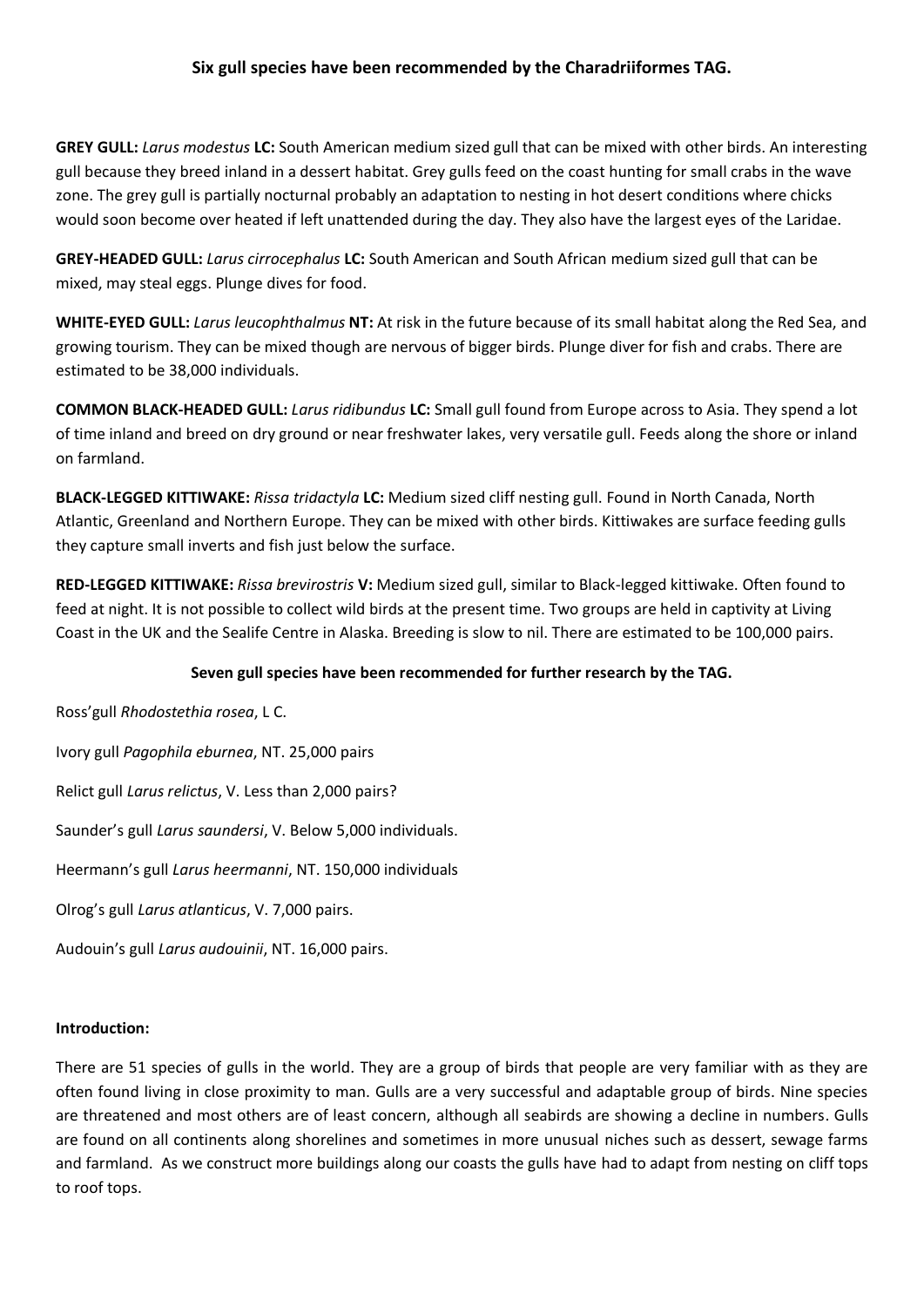Gulls share our habitat and as such are very good bio indicators and are often used in research projects. They are near the top of the food chain and live on the edge of our seas and lakes. Alarmingly, while DDT was banned in the USA since 1972, it is still found in gull and seal populations in some areas.

Hybridisation is quite common within the Laridae which can lead to misidentification. Albinism is uncommon and melanism is hardly ever seen, leucistic herring gulls are sometimes seen. Gulls moult once a year except for the Franklin's gull which moults twice a year. This could be an adaptation because of the long migration Franklin's gulls undertake. The plumage cycle is long for most species ranging from 2, 3 or 4 years to attain adult plumage. This makes identification of young gulls quite a challenge, though they are all of a distinctive appearance and easily identified as gulls.

### **In Captivity:**

Gulls have never been very popular with private aviculturists and there are only a few specialist holders. Zoos on the other hand have often displayed gulls in the past, because they have been an ideal bird choice for outside enclosures, they can tolerate most weather conditions and are active for most of the day. In recent years as zoos have built more mixed walk through aviaries the gull has not been such a popular zoo exhibits.

Generally gulls do not acclimatise well to being in enclosed buildings, for this reason they should always have access to an outside area where they can clearly see the surroundings.

Shade from high sun and shelter from wet weather should always be available. All gulls need a clean open water source where they can bathe; otherwise their plumage can degrade quickly if kept in dirty conditions. A small fountain or moving water would be beneficial to them. Substrate should be clean at all times, sand or small round pebbles are easy to clean and are often used to form a nesting scrape.

The smaller species of gull will live quite peacefully with other taxon of equal size. The larger gulls might eat eggs, chicks and even adult birds of smaller species. They can also cause a lot of disturbance by hawking and ostracizing other aviary inhabitants. Gulls should not be pinioned; but short term wing clipping is recommended for difficult introductions.

#### **Breeding:**

Both adults are responsible for choosing a nesting site. Approval is shown by a display where the head is held close to the ground while mimicking regurgitation. Both birds carry out this display at many sites until they both display on the same plot and an agreement is reached. For this reason there should be more than one nesting area in an aviary. Dry grass or seaweed is used by some species to place in the nesting scrape.

Most captive gulls will nest on the ground near to a stone or bush. Cliff nesting gulls will rarely adapt to nesting on the ground and need to be offered a high vantage point such as a ledge or rooftop to encourage breeding. If successful, gulls will use the same nest site year after year. Breeding starts at two to five years of age, the smaller species nest at younger ages. Incubation is 24-30 days.

Eggs are laid one or two days apart and incubation begins with the first egg. Both parents incubate the two to three eggs and brood the chicks for two weeks. Fledging takes place at between four to seven weeks. Chicks in ground nests can leave the nest at about eight days though they will not wander far from the breeding area. Gulls are single brooded unless they lose eggs in the early stages of incubation. Breeding goes on for around three months of the year except in the Galapagos where the Lava gull breeds for ten months.

#### **Handling:**

Care should be taken when handling gulls. All gulls should be held away from the keepers face. Gloves and eye protection should be worn when handling larger species. The head should be held firmly once the bird is restrained.